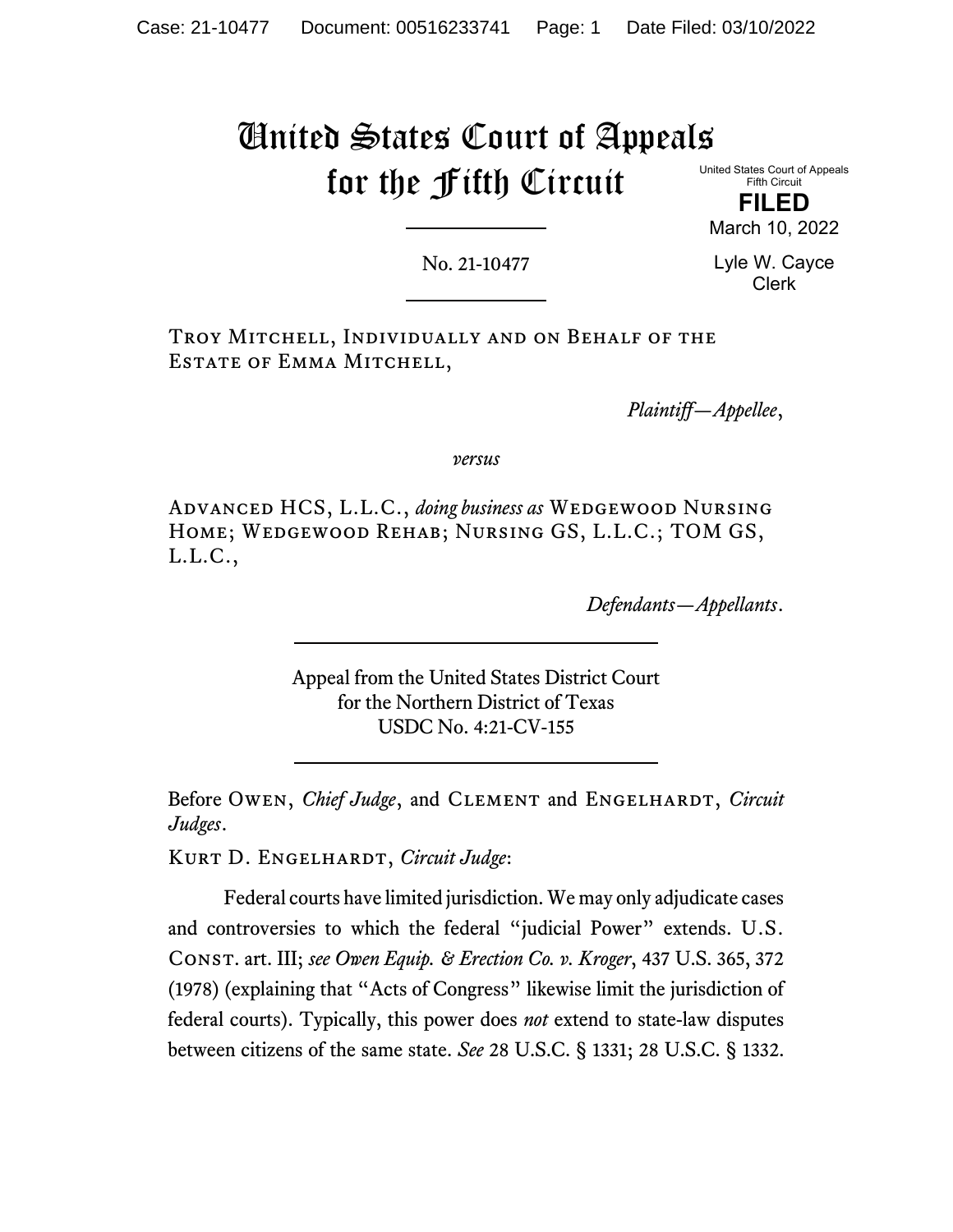Defendants-Appellants ask us to exercise power over such a dispute. But the trio of jurisdictional doctrines they invoke are inapplicable here, so we cannot. [1](#page-1-0) We therefore AFFIRM the district court and REMAND with directions to further REMAND this case to state court.

## I

Emma Mitchell, a resident of Wedgewood nursing home, tragically passed away in May 2020 from pneumonia, heart disease, and complications from COVID-19. Plaintiff-Appellee Troy Mitchell ("Mitchell"), son of Emma Mitchell and executor of her estate, sued Defendants-Appellants (collectively "Wedgewood") in Texas state court in December 2020. Mitchell alleged state-law causes of action for medical negligence, corporate negligence, and gross negligence. There is no dispute that both parties are citizens of Texas.

Wedgewood removed the case to federal district court. It argued that the Public Readiness and Emergency Preparedness Act ("PREP Act" or "the Act") completely preempted Mitchell's state-law claims and created federal jurisdiction, that it could remove under the federal officer removal statute, and that jurisdiction existed under the *Grable* doctrine. Mitchell moved to remand back to state court. The district court granted the motion, holding that the Act did not completely preempt Mitchell's state-law claims.

<span id="page-1-0"></span><sup>&</sup>lt;sup>1</sup> At least two other federal Courts of Appeals have addressed near-identical arguments in near-identical cases and have likewise rejected them. In *Maglioli v. All. HC Holdings LLC*, 16 F.4th 393, 400 (3d Cir. 2021), the Third Circuit held as we do here and later declined to take the case en banc. *Maglioli v. All. HC Holdings LLC*, No. 20-2833 (3d. Cir. Feb. 7, 2022). After oral argument in this case, the Ninth Circuit decided *Saldana v. Glenhaven Healthcare LLC*, --- F.4th ----, 2022 WL 518989 (9th Cir. Feb. 22, 2022), holding likewise. Although not binding on this court, we find the reasoning of our sister circuits both sound and persuasive, particularly given the similarities between those cases and this one.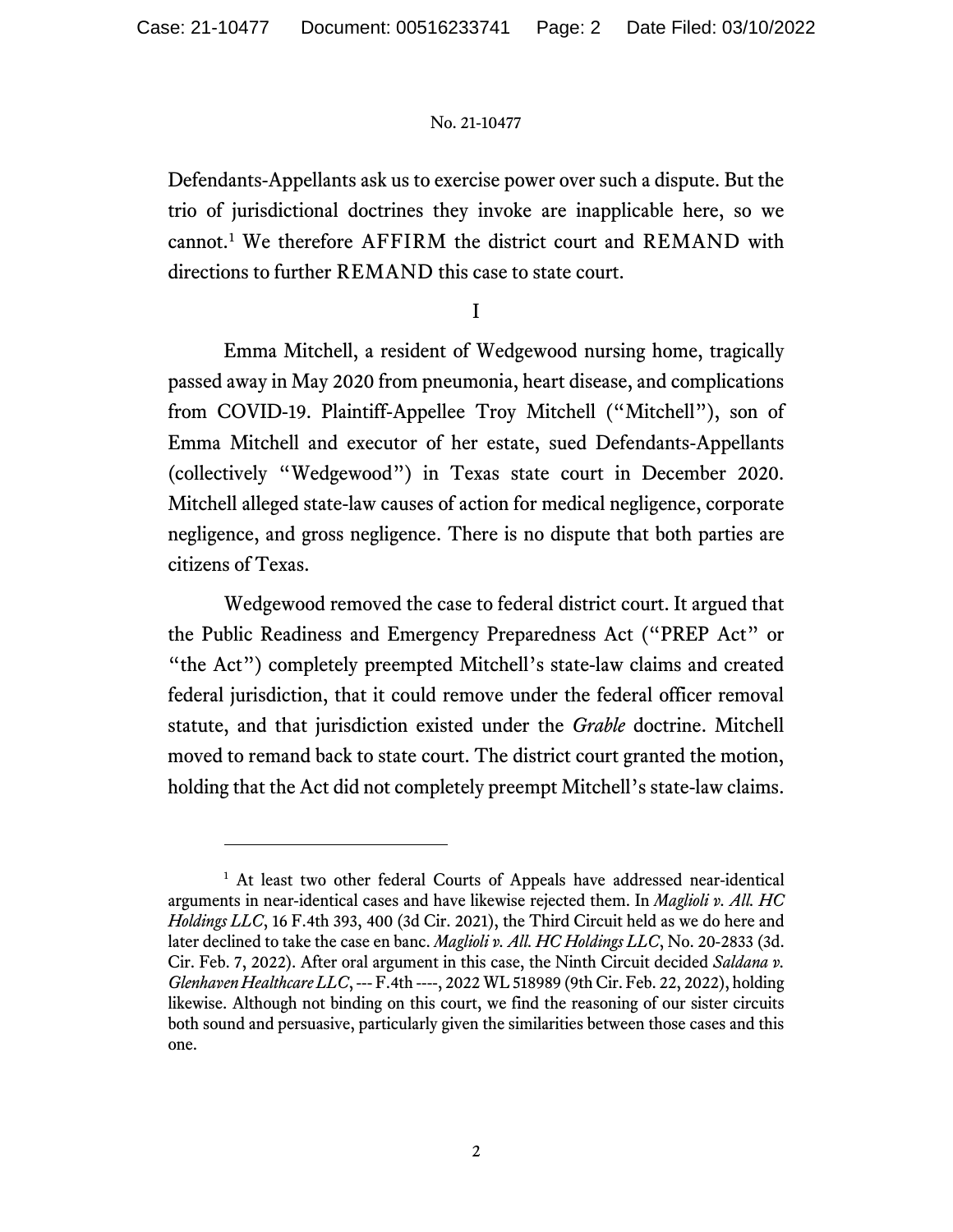*Mitchell v. Advanced HCS, LLC*, No. 4:21-CV-00155-P, 2021 WL 1247884, at \*4–5 (N.D. Tex. Apr. 5, 2021). The court did not, however, address Wedgewood's alternate bases for removal. *See generally id*.

Because this appeal concerns jurisdiction alone, we review the district court's holding de novo. *Tenth St. Residential Ass'n v. City of Dallas*, 968 F.3d 492, 498 (5th Cir. 2020).

## II

We first address whether the PREP Act completely preempts Mitchell's state-law negligence claims. Generally, a defendant may only remove a case to federal court if the plaintiff could have originally filed the case there. 28 USC  $\S$  1441(a). If a dispute does not satisfy diversity jurisdiction then, subject to the "well-pleaded complaint rule," a complaint must raise a federal question to be removable. *Caterpillar Inc. v. Williams*, 482 U.S. 386, 392 (1987). That federal question must be "presented on the face" of the complaint to satisfy the rule. *Id*.

Complete preemption is an exception to the well-pleaded complaint rule.[2](#page-2-0) It creates federal jurisdiction if Congress, by statute, "completely preempt[s] a particular area [such] that any civil complaint raising [the] select group of claims is necessarily federal in character." *Metro. Life Ins.*, 481 U.S. at 63–64; *see GlobeRanger Corp. v. Software AG*, 691 F.3d 702, 705 (5th Cir.

<span id="page-2-0"></span><sup>&</sup>lt;sup>2</sup> Complete preemption should not be confused with ordinary or defensive preemption. Complete preemption gives federal courts the power to adjudicate a case in the first place, *Elam v. Kan. Cty. S. Ry. Co.*, 635 F.3d 796, 803 (5th Cir. 2011), while defensive preemption is "an affirmative defense that a defendant can invoke 'to defeat a plaintiff's state-law claim on the merits by asserting the supremacy of federal law.'" *Spear Mktg. Inc. v. BancorpSouth Bank*, 844 F.3d 464, 467 n.3 (5th Cir. 2016) (quoting *Cmty. State Bank v. Strong*, 651 F.3d 1241, 1261 n.16 (11th Cir. 2011)). Because defenses are not raised on the face of the complaint, defensive preemption does not create federal question jurisdiction. *Metro. Life Ins. Co. v. Taylor*, 481 U.S. 58, 63 (1987).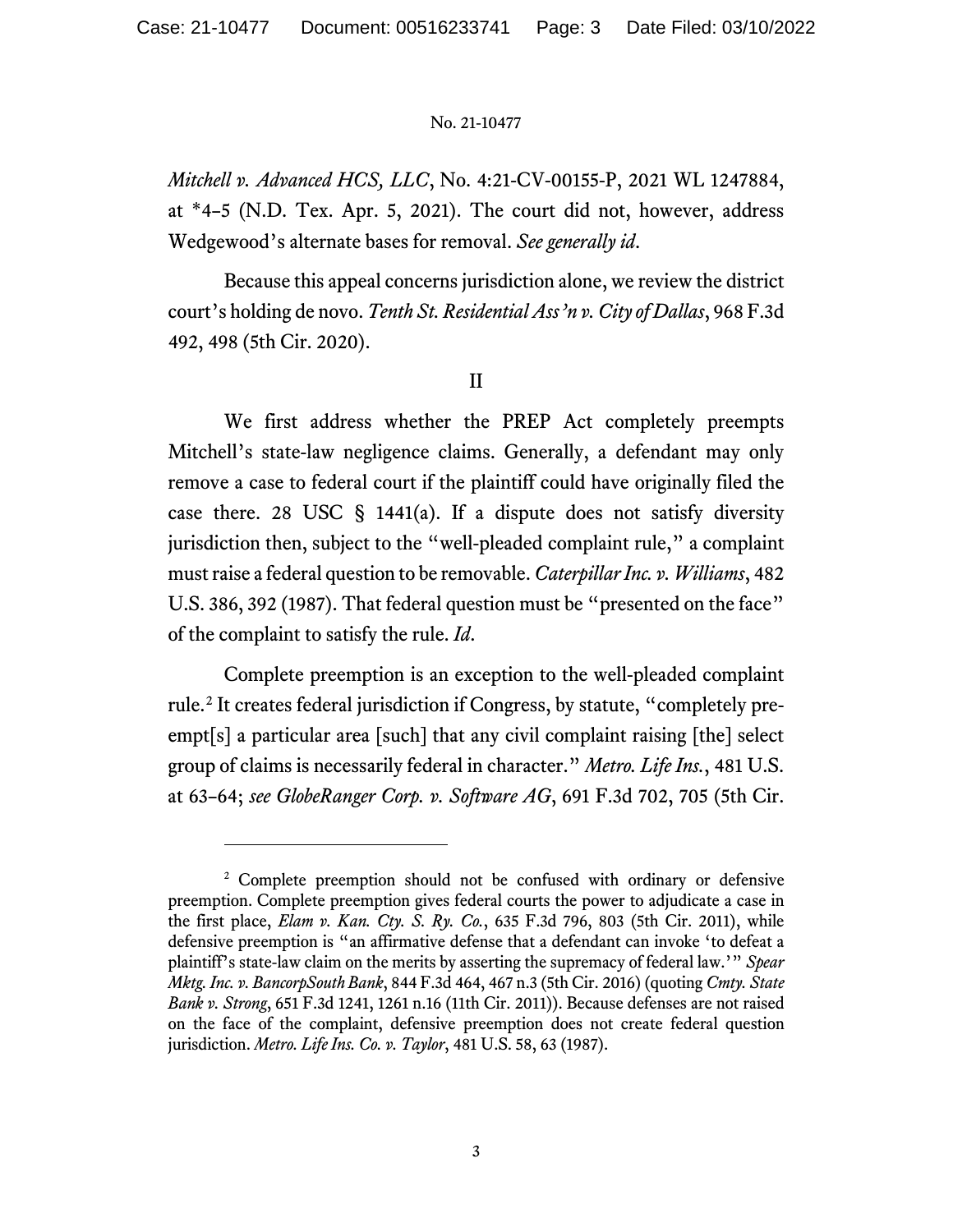2012). That happens when a federal law creates an "exclusive cause of action" and "set[s] forth procedures and remedies governing that cause of action," such that it "wholly displaces the state-law cause of action." *Beneficial Nat'l Bank v. Anderson*, 539 U.S. 1, 8 (2003).

To establish complete preemption, Wedgewood must therefore show that: "(1) the statute contains a civil enforcement provision that creates a cause of action that both replaces and protects the analogous area of state law; (2) there is a specific jurisdictional grant to the federal courts for enforcement of the right;" and (3) there is a clear congressional intent that the federal cause of action be exclusive. *Gutierrez v. Flores*, 543 F.3d 248, 252 (5th Cir. 2008) (quoting *Johnson v. Baylor Univ.*, 214 F.3d 630, 632 (5th Cir. 2000)). Once established, the question becomes whether Mitchell "could have brought" his state-law claims under the federal cause of action. *Aetna Health Inc. v. Davila*, 542 U.S. 200, 210 (2004). If so, they are completely preempted.

# A

Because this issue turns on the provisions of the PREP Act, we must consider those provisions. [3](#page-3-0) The Act contains a broad grant of immunity from

<span id="page-3-0"></span><sup>&</sup>lt;sup>3</sup> Wedgewood cites various agency documents, most notably an Advisory Opinion by the Department of Health and Human Services' Office of the General Counsel, in support of its argument that the PREP Act completely preempts state-law negligence claims. *See* Dep't of Health & Human Servs., Off. of the Gen. Counsel, Advisory Opinion 21-01 on the Pub. Readiness and Emergency PREPAREDNESS ACT SCOPE OF PREEMPTION PROVISION 2-3, (Jan. 8, 2021). But agency interpretations of "[t]he scope of judicial review" are not entitled to *Chevron*  deference. *Smith v. Berryhill*, 139 S. Ct. 1765, 1778 (2019); *see Texas v. EPA*, 829 F.3d 405, 417 (5th Cir. 2016) (citations omitted) (holding that this court has the exclusive power to determine its own jurisdiction and declining to afford deference); *see generally Chevron, U.S.A., Inc. v. Nat. Res. Def. Council, Inc.*, 467 U.S. 837 (1984). Nor are these interpretations entitled to *Skidmore* deference. *See generally Skidmore v. Swift & Co.*, 323 U.S. 134 (1944). As the district court noted, the Advisory Opinion "cites no cases"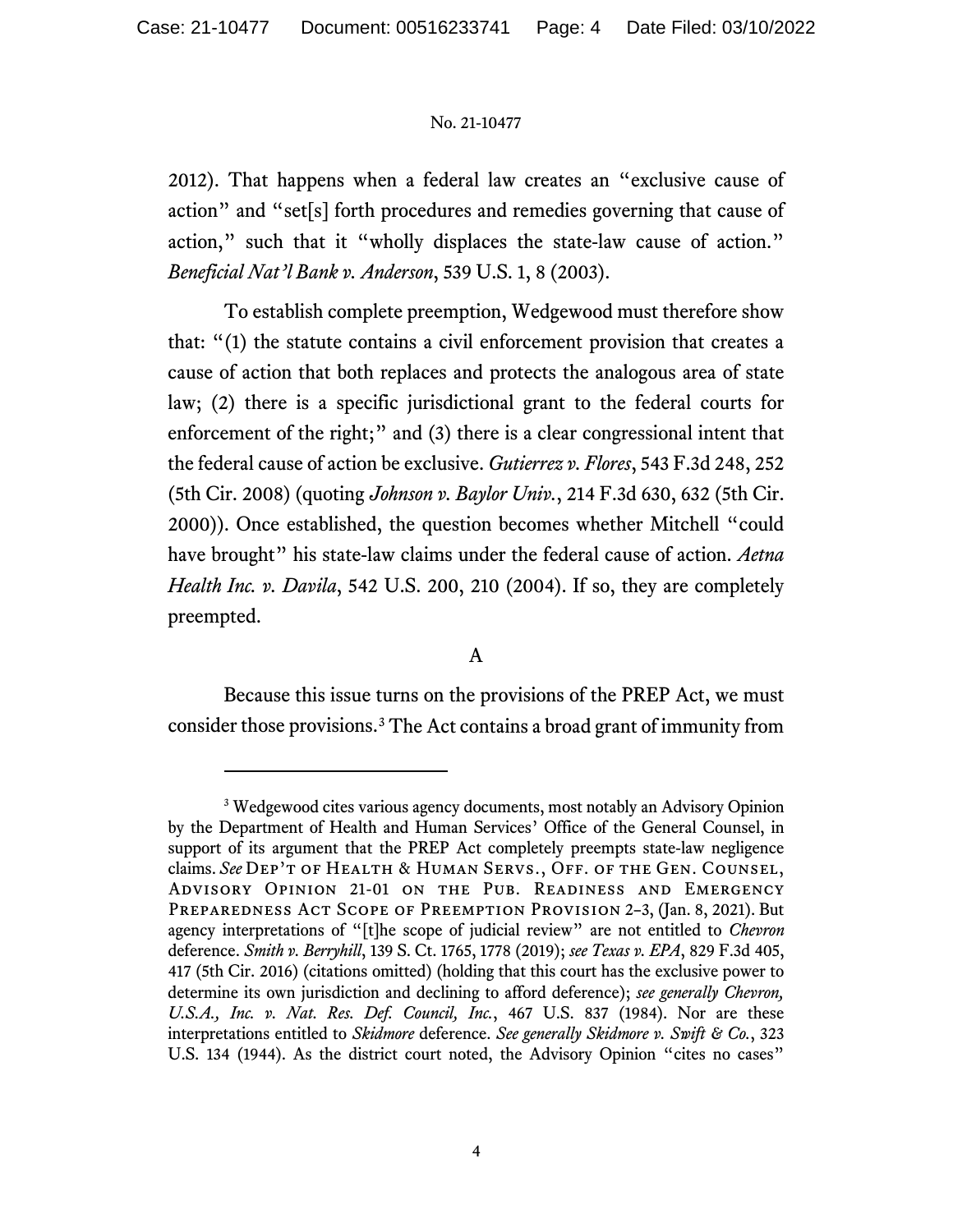any suit "for loss[es] caused by, arising out of, relating to, or resulting from the administration to or the use by an individual of a covered countermeasure." 42 U.S.C. § 247d-6d(a)(1). Thus, there must be a "causal relationship" between an injury and the "administration to or use by an individual of a covered countermeasure." *Id*. § (a)(2)(B). These protections only apply, however, if the Secretary of the Department of Health and Human Services (the "Secretary" of "HHS") makes a declaration through the Federal Register, identifies a current or impending public health emergency, identifies covered countermeasures, states that the immunity provision is in effect, and meets other statutory requirements in the declaration. *Id*. § (b). Courts lack jurisdiction to review any action by the Secretary in making a declaration. *Id*. § (b)(7). Likewise, declarations preempt state law. *Id*. § (b)(8).

For most who suffer an injury that falls under the immunity provision, the sole remedy is compensation from the "Covered Countermeasures Process Fund," as determined by an administrative process. 42 U.S.C. § 247d-6e(a). This is likewise an exclusive remedy. *Id*. § (d)(4). There is an exception for "death or serious physical injury proximately caused by willful misconduct." *Id*. § (d)(1). The United States District Court for the District of Columbia has exclusive jurisdiction to adjudicate these willful-misconduct claims. *Id*. § (e)(1). Generally, claimants must first exhaust the administrative remedies discussed above before going to court. 42 U.S.C. § 247d-6e(d)(1).

supporting its conclusion. *Mitchell*, 2021 WL 1247884, at \*4. Worse still, a "growing consensus" of district courts—and the Third Circuit—rejected the agency's position. *Id*. at \*2–3 (gathering cases); *see Maglioli*, 16 F.4th at 404. These documents therefore lack the "power to persuade" and we do not afford them any deference. *Cf. Skidmore*, 323 U.S. at 140.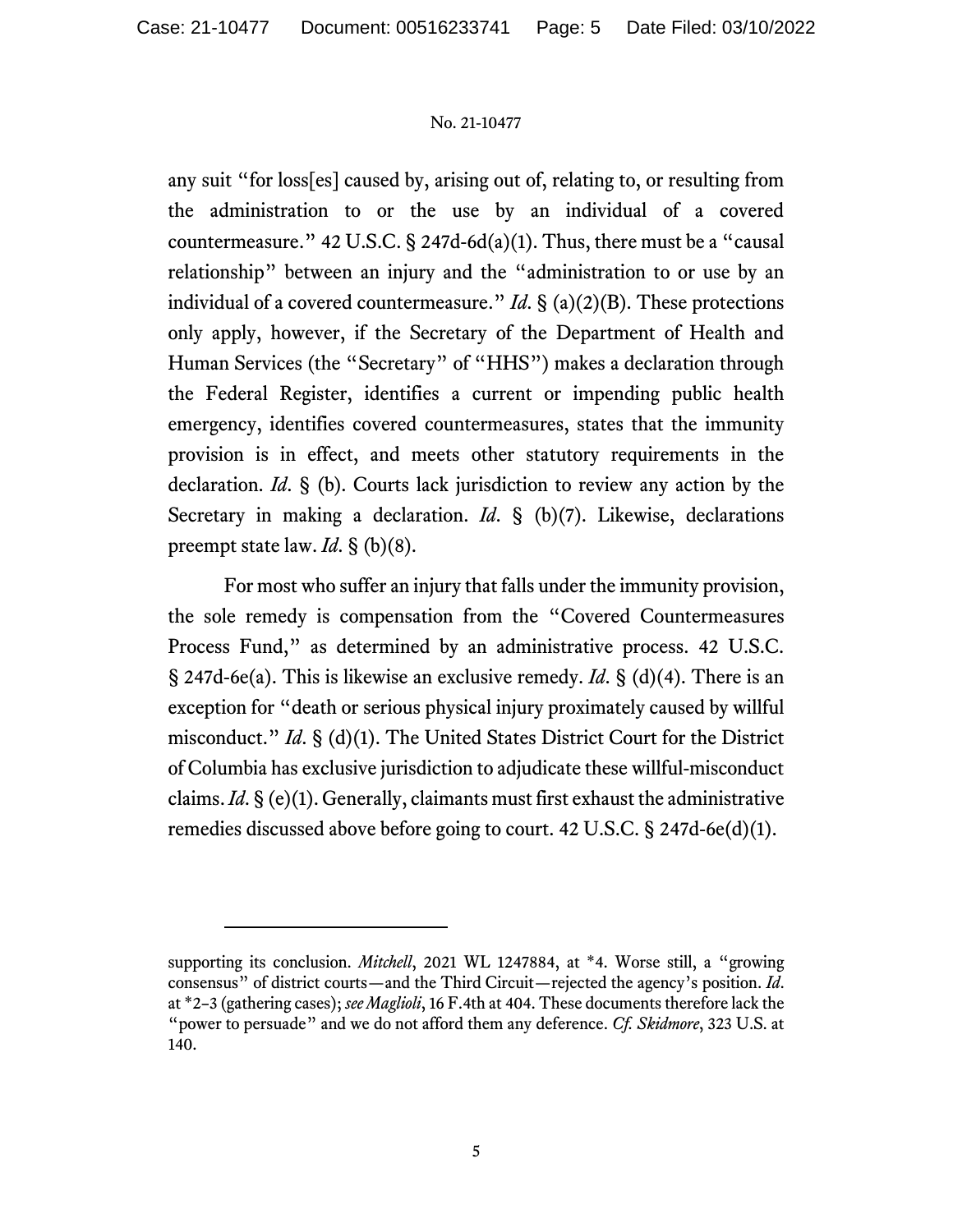The Act defines willful misconduct as "an act or omission that is taken intentionally to achieve a wrongful purpose; knowingly without legal or factual justification; and in disregard of a known or obvious risk that is so great as to make it highly probable that the harm will outweigh the benefit." 42 U.S.C. § 247d-6d(c)(1)(A) (cleaned up). The Act also provides that the definition of willful misconduct "shall be construed as establishing a standard for liability that is more stringent than a standard of negligence in any form or recklessness." *Id.* § (c)(1)(B).

In sum, once the Secretary promulgates a declaration, most injuries caused by a covered person administering a covered countermeasure are subject to the sole remedy of a compensation fund. There is a narrow exception for willful-misconduct claims, which proceed under an exclusive federal cause of action in the United States District Court for the District of Columbia, but only after the claimant has exhausted administrative remedies.

## B

The Act does not completely preempt Mitchell's state-law negligence claims. First, the only cause of action it creates is for willful misconduct. *See*  42 U.S.C. § 247d-6e(d)(1). Assuming—without deciding—that the willfulmisconduct cause of action is completely preemptive, the question is whether Mitchell "could have brought" the instant claims under that cause of action. *Aetna Health*, 542 U.S. at 210. He could not. The Act clearly states that its willful-misconduct cause of action creates "a standard for liability that is more stringent than a standard of *negligence in any form* or recklessness." 42 U.S.C. § 247d-6d(c)(1)(B) (emphasis added). Mitchell only asserts negligence causes of action. Thus, the existence of the willful-misconduct cause of action cannot completely preempt his claims. *See Maglioli*, 16 F.4th at 409–10 (concluding that the Act is completely preemptive as to willfulmisconduct claims, but not as to state-law negligence claims).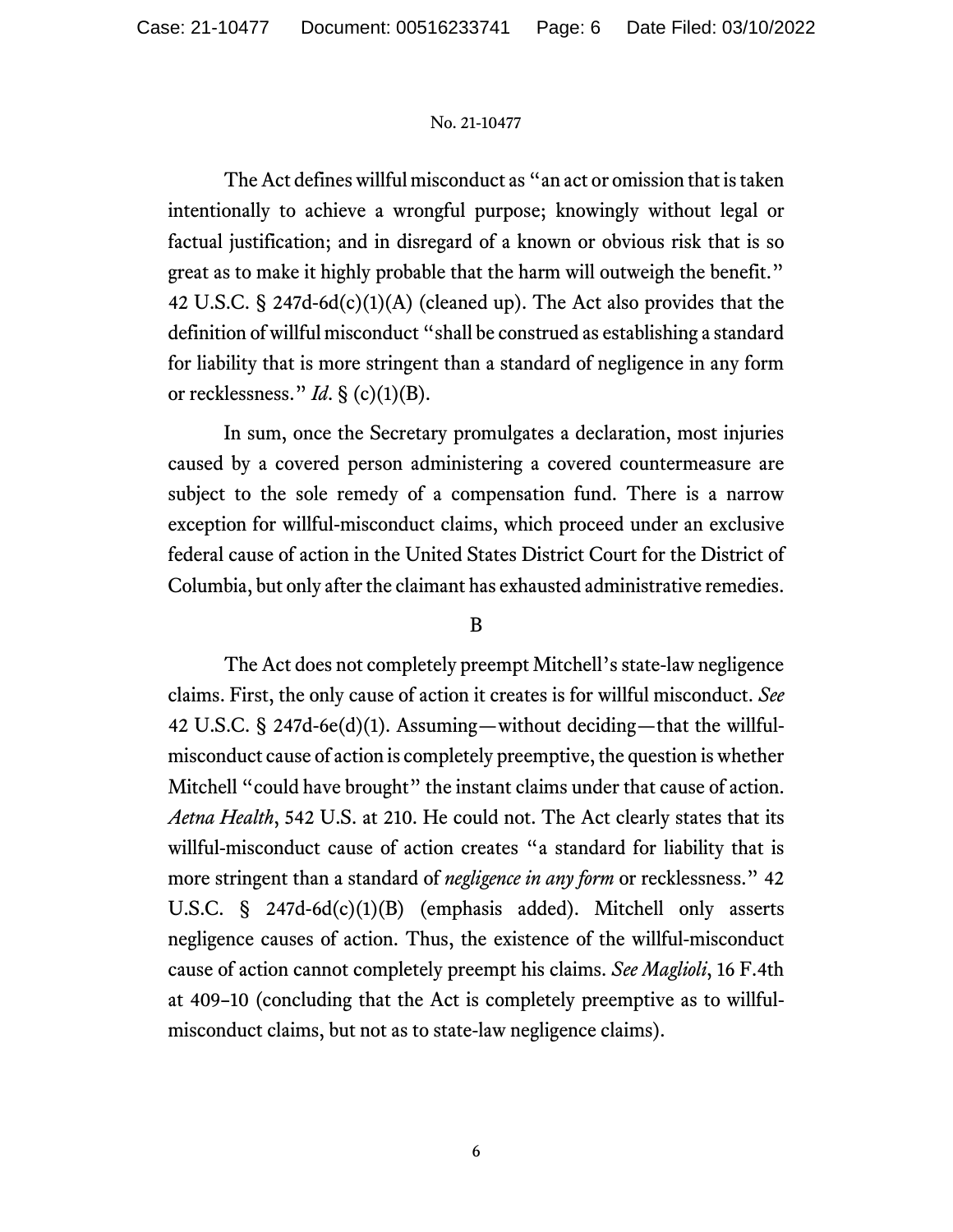Second, the compensation fund that the Act creates is not completely preemptive under this court's precedents. To begin, a "compensation fund is not a cause of action." *Id.* at 411. It may be a civil-enforcement provision, but such provisions must nevertheless "create<sup>[]</sup> a cause of action." *Gutierrez*, 543 F.3d at 252. As the Third Circuit noted, "neither the Supreme Court nor any circuit court has extended complete preemption to a statute because it created a compensation fund." *Maglioli*, 16 F.4th at 412. We decline to do so here.

Assuming arguendo that the compensation fund suffices as a cause of action, the Act nevertheless does not create "a specific jurisdictional grant to the federal courts for enforcement of the right." *Gutierrez*, 543 F.3d at 252. Instead, the Secretary oversees administration of the fund. 42 U.S.C. § 247d-6e(a–b). Worse, the statute expressly *withdraws* jurisdiction from any court, state or federal, concerning "any action [taken] by the Secretary" in doing so. *Id.* § (b)(5)(C). The Act therefore fails to meet the second prong of our complete-preemption test.

At oral argument, counsel for Wedgewood highlighted *Elam* as a case supporting complete preemption here. *Elam* is instructive, but not in the way Wedgewood imagines. That case concerned the Interstate Commerce Commission Termination Act ("ICCTA"). *Elam*, 635 F.3d at 804. The ICCTA created the Surface Transportation Board ("STB") and gave that body "exclusive federal regulatory jurisdiction" to regulate the railroads "and [created] exclusive federal remedies" for violations of those regulations. *Id*. But those exclusive federal remedies include, *inter alia*, a general remedy for damages that "may" be brought as "a complaint with the Board" *or* as "a civil action." 49 U.S.C. § 11704(c)(1). Jurisdiction over those civil actions resides with "the district courts of the United States" and "State court[s] of general jurisdiction having jurisdiction of the parties." *Id*. § (d)(1). In other words, the STB makes the rules, and an injured party can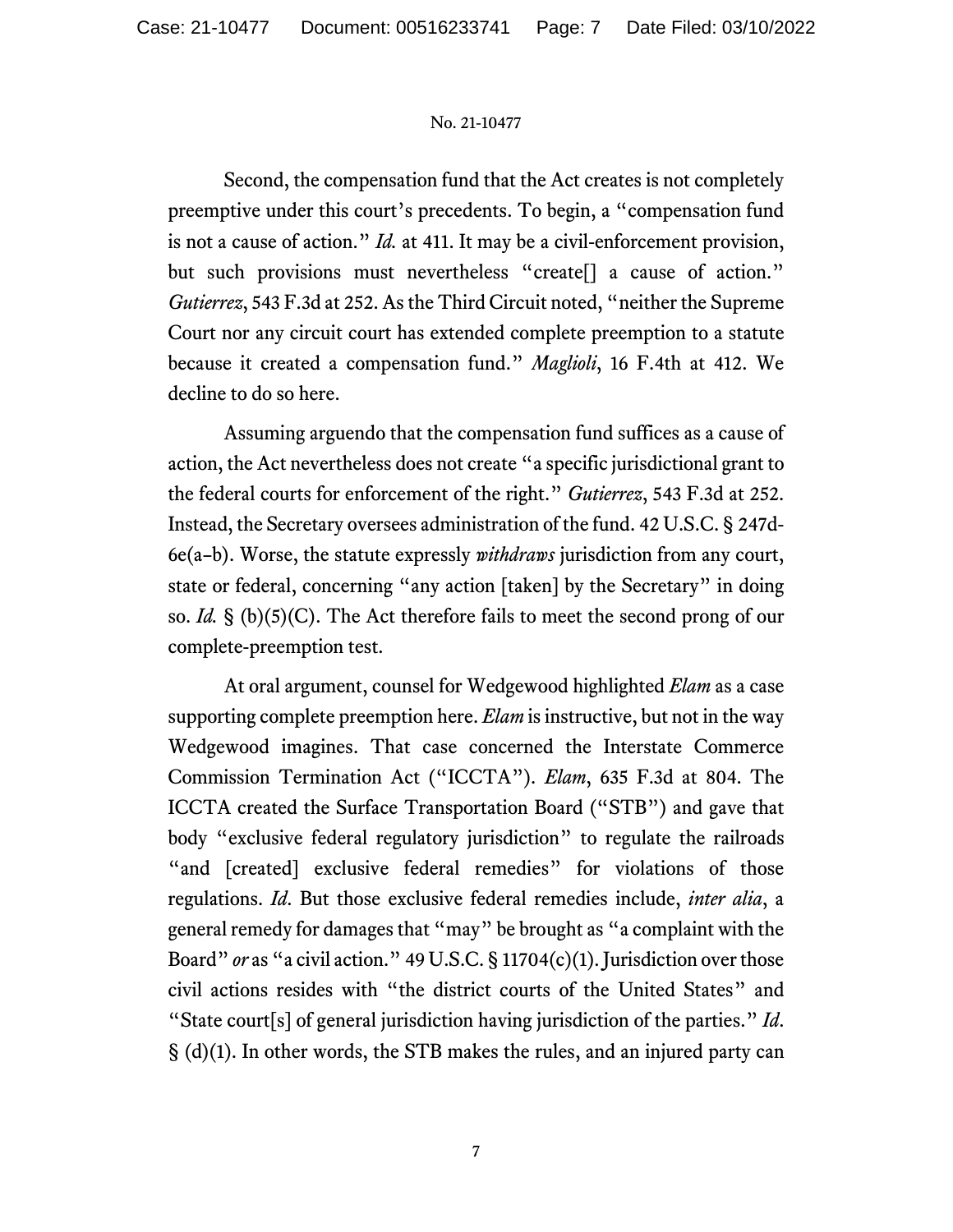choose whether to file a complaint with the STB or have their day in court. The plaintiff's claim in *Elam* was completely preempted because it was based on a state statute, "the effect of [which] [wa]s to economically regulate [railroad] switching operations. *Elam*, 635 F.3d at 807 (5th Cir. 2011). The ICCTA granted sole authority to do so to the STB, so that claim was completely preempted.

The plain text of the PREP Act, as discussed above, compels the opposite conclusion. Like the ICCTA, there is clear congressional intent that the prescribed remedies be exclusive. But unlike the ICCTA, the PREP Act does *not* create a general cause of action that would preempt state-law negligence claims. Nor does it contain "a specific jurisdictional grant to the federal courts" to adjudicate any such cause of action. *Gutierrez*, 543 F.3d at 252. The features of the ICCTA that make it completely preemptive are conspicuously absent in the PREP Act.

The Second Circuit's consideration of a different analogous statute is likewise instructive. *See In re WTC Disaster Site*, 414 F.3d 352 (2d Cir. 2005). That statute was the Air Transportation Safety and System Stabilization Act of 2001 ("ATSSSA") enacted after the September 11th terrorist attacks. *Id*. at 373. Those eligible for recovery could either pursue compensation from the ATSSSA's Victim Compensation Fund or assert a statutory federal cause of action in the United States District Court for the Southern District of New York. *Id*. at 373–75. The court found that the statute's language showed a clear intent to displace state law, but it distinguished between the cause of action and the compensation fund. *Id*. at 375–76; *see Maglioli*, 16 F.4th at 412 (discussing *In re WTC* and noting that it "distinguished the cause of action from the compensation fund"). It held that the exclusive federal cause of action was completely preemptive as the statute expressly made that cause of action exclusive and conferred jurisdiction over all claims to the district court. *In re WTC*, 414 F.3d at 375–76.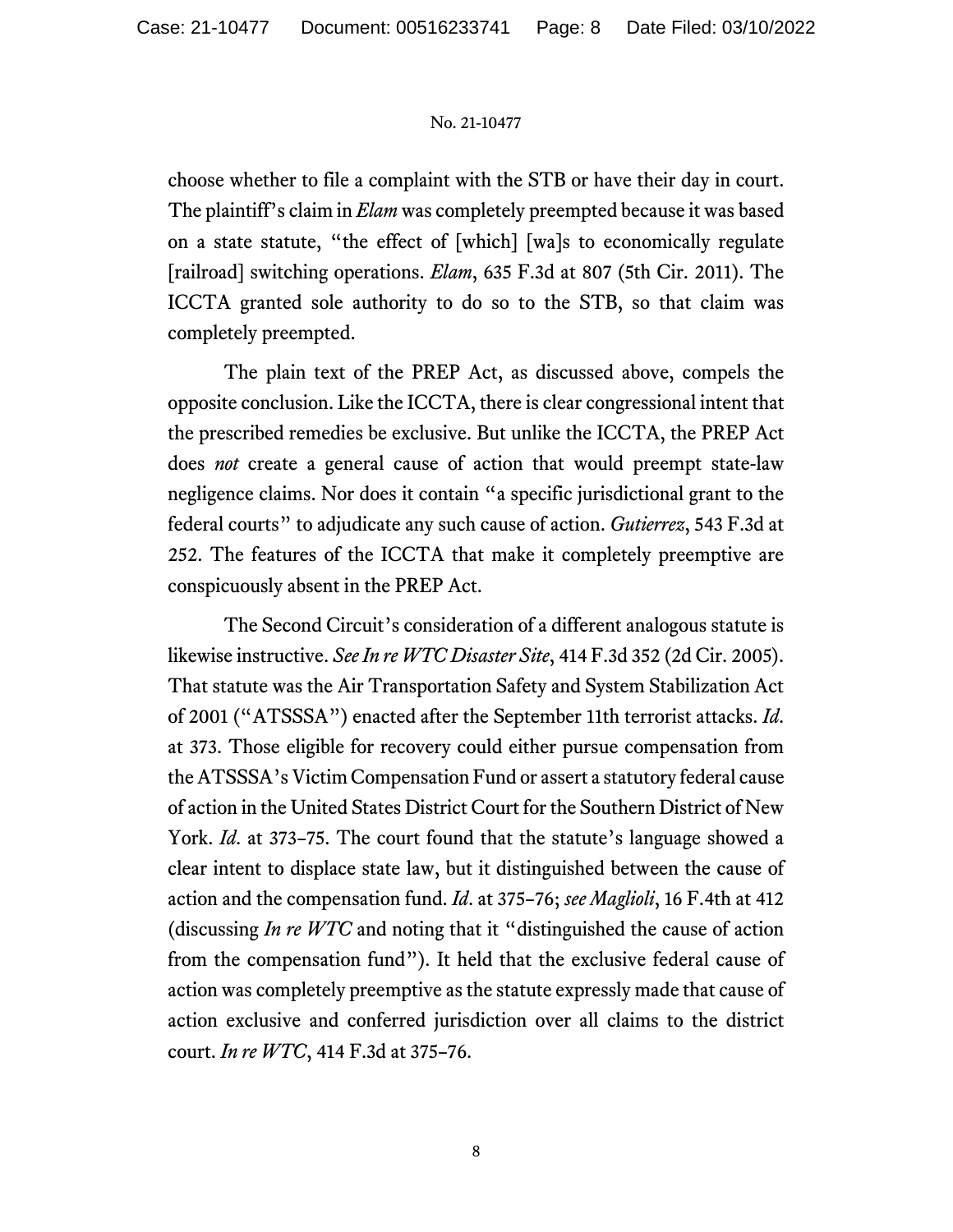Like the ATSSSA, the PREP Act creates an exclusive federal cause of action. Like the ATSSSA, the cause of action is different from the compensation fund. But the ATSSSA's cause of action is a general one that is not limited to willful misconduct. And, as the district court explained, "the ATSSSA permits a (specific) federal court to adjudicate ATSSSA claims fully on the merits under section 408 of that statute, [while] the PREP Act permits no such thing." *Mitchell*, 2021 WL 1247884, at \*4. Like the ICCTA, there are material differences between the ATSSSA and the PREP Act. Those differences cut decisively against complete preemption of Mitchell's claims.

Because the compensation fund created by the Act does not satisfy this Circuit's test for complete preemption, and because Mitchell could not have brought his claims under the willful-misconduct cause of action, those claims are not completely preempted. We therefore agree with the district court and affirm its holding.

# III

Wedgewood next argues that Mitchell's claims raise a significant federal issue that creates federal jurisdiction under the *Grable* doctrine. This argument falls flat.

In *Grable*, the Supreme Court recognized that "in certain cases federal-question jurisdiction will lie over state-law claims that implicate significant federal issues." *Grable & Sons Metal Prods., Inc. v. Darue Eng'g & Mfg.*, 545 U.S. 308, 312 (2005). *Grable* applies if: "(1) resolving a federal issue is necessary to resolution of the state-law claim; (2) the federal issue is actually disputed; (3) the federal issue is substantial; and (4) federal jurisdiction will not disturb the balance of federal and state judicial responsibilities." *The Lamar Co., L.L.C. v. Miss. Transp. Comm'n*, 976 F.3d 524, 529 (5th Cir. 2020) (internal quotations and citations omitted). These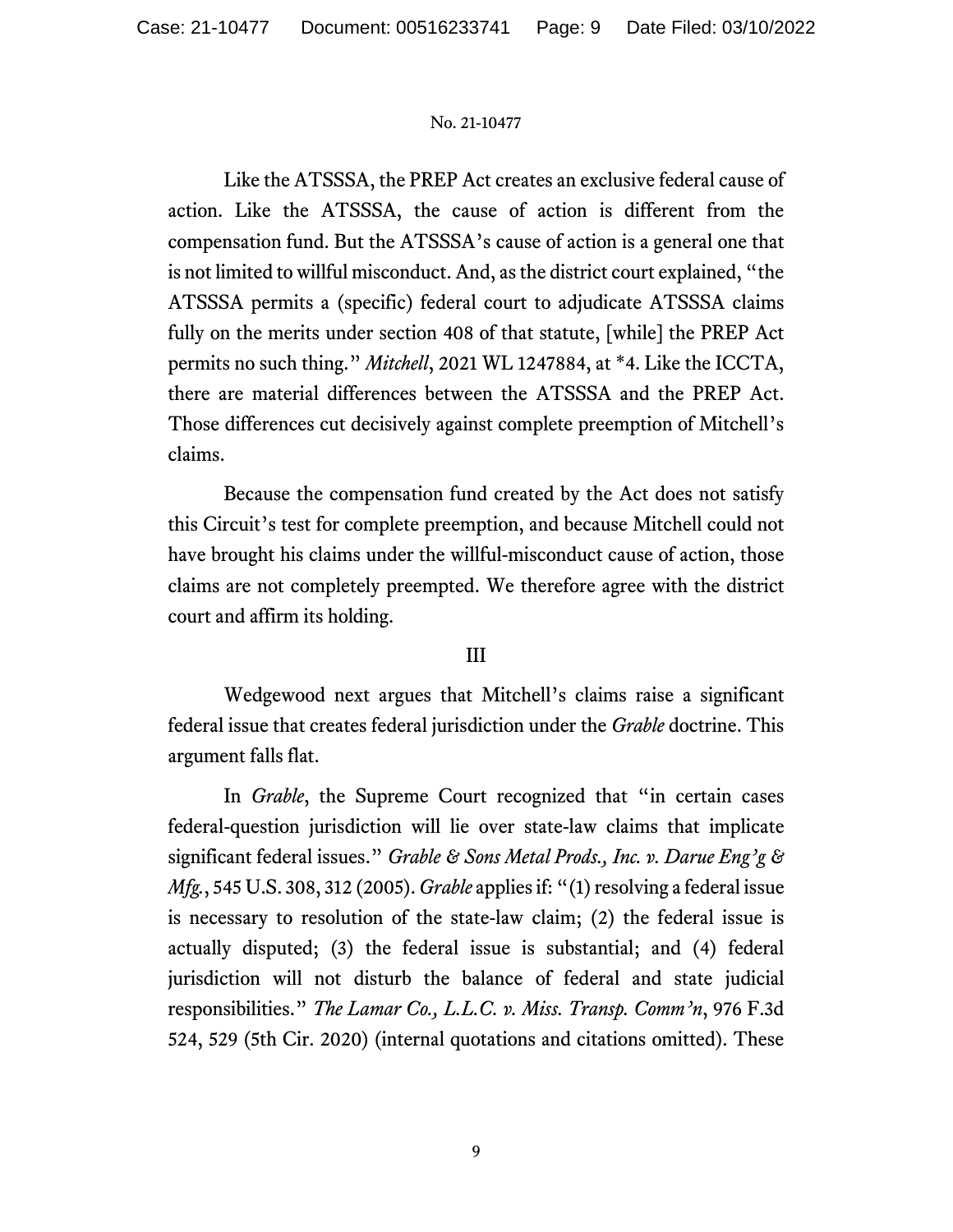conditions are difficult to meet. *Id*. Like most federal question doctrines, *Grable* is applied in the shadow of the well-pleaded complaint rule. *Id*. (citing *Gutierrez*, 543 F.3d at 251). Thus, the court looks to the face of a plaintiff's well-pleaded complaint to determine whether the issues it raises implicate *Grable. Id.* The category of cases that satisfy these requirements is "special and small.'" *Bd. of Comm'rs of Se. La. Flood Prot. Auth.-E. v. Tenn. Gas Pipeline Co.*, 850 F.3d 714, 721 (5th Cir. 2017) (quoting *Gunn v. Minton*, 568 U.S. 251, 258 (2013)). The type of claim that creates a federal question under *Grable* is typically a state-law claim premised on some component of federal law. For example, a negligence claim that is premised on the existence of a duty established by federal law creates a federal question. *Id.* at 722–23.

Wedgewood argues that the PREP Act's broad grant of immunity, its exclusive remedial scheme, and agency guidance documents create a significant federal issue in the context of the COVID-19 pandemic. That argument fails because the relevance of the Act's immunity provisions is defensive, as is its preemptive effect. To the extent agency action compelled Wedgewood's conduct here, Wedgewood may assert an additional preemption defense. *See Greenwich Ins. Co. v. Miss. Windstorm Underwriting Ass'n*, 808 F.3d 652, 655 (5th Cir. 2015). But when a federal issue is raised "[a]s a defense, it does not appear on the face of a well-pleaded complaint." *Metro. Life Ins.*, 481 U.S. at 63 (citation omitted). Thus, these federal issues are neither raised nor disputed on the face of the complaint, and *Grable* does not apply.

# IV

Finally, Wedgewood argues that it may avail itself of the federal officer removal statute, which allows qualifying persons to "remove cases to federal court that ordinary federal question removal would not reach . . . , so long as the officer asserts a federal defense in the response" to a complaint. *Latiolais*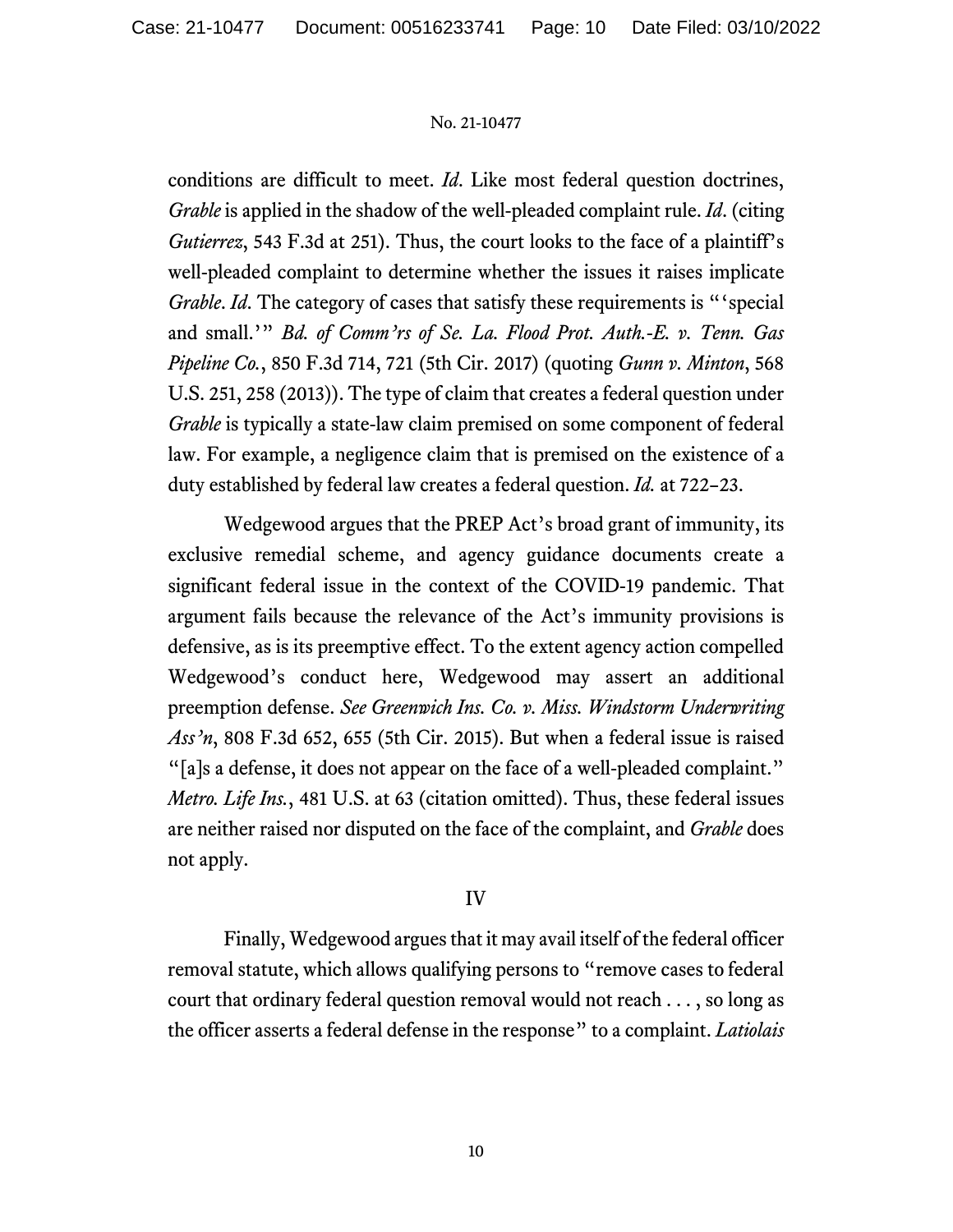*v. Huntington Ingalls, Inc.*, 951 F.3d 286, 290 (5th Cir. 2020) (en banc) (discussing 28 U.S.C. § 1442(a)). The statute is construed broadly and in favor of a federal forum. *Williams v. Lockheed Martin Corp.*, 990 F.3d 852, 859 (5th Cir. 2021). "[T]o remove under section  $1442(a)$ , a defendant must show (1) it has asserted a colorable federal defense, (2) it is a 'person' within the meaning of the statute, (3) that has acted pursuant to a federal officer's directions, and (4) the charged conduct is connected or associated with an act pursuant to a federal officer's directions." *Latiolais*, 951 F.3d at 296. The "archetypal" case arises when a government contractor is sued. *Williams*, 990 F.3d at 859; *see, e.g., Latiolais*, 951 F.3d at 289 (contractor allegedly installed asbestos on a U.S. Navy ship at the direction of the Navy).

Wedgewood fails to satisfy the third prong of this test because it was not "act[ing] pursuant to a federal officer's directions." *Latiolais*, 951 F.3d at 296. The statute requires that a private-party defendant show that they were "acting under" a federal officer or agency. 28 U.S.C. § 1442(a)(1). "Acting under" is a broad phrase. *Watson v. Philip Morris Cos.*, 551 U.S. 142, 147 (2007). But it is not limitless. It requires that a private party have a subordinate relationship to the federal officer or agency in question. Such relationships typically involve "subjection, guidance, or control." *Id*. at 151 (citations omitted). Further, the relationship "must involve an effort to *assist*, or to help *carry out*, the duties or tasks of the federal superior." *Id*. at 152 (citations omitted). "[S]imply *complying* with the law" is not enough. *Id*.

"The upshot is that a highly regulated firm cannot find a statutory basis for removal in the fact of federal regulation alone . . . even if the regulation is highly detailed and even if the private firm's activities are highly supervised and monitored." *Id*. at 153. For example, government contractors who "go<sup>[]</sup> beyond simple compliance" by "help[ing] officers fulfill other basic governmental tasks" qualify under the statute. *Id*. at 154; *see also Maryland v. Soper (No. 1)*, 270 U.S. 9, 30 (1926) (chauffeur for prohibition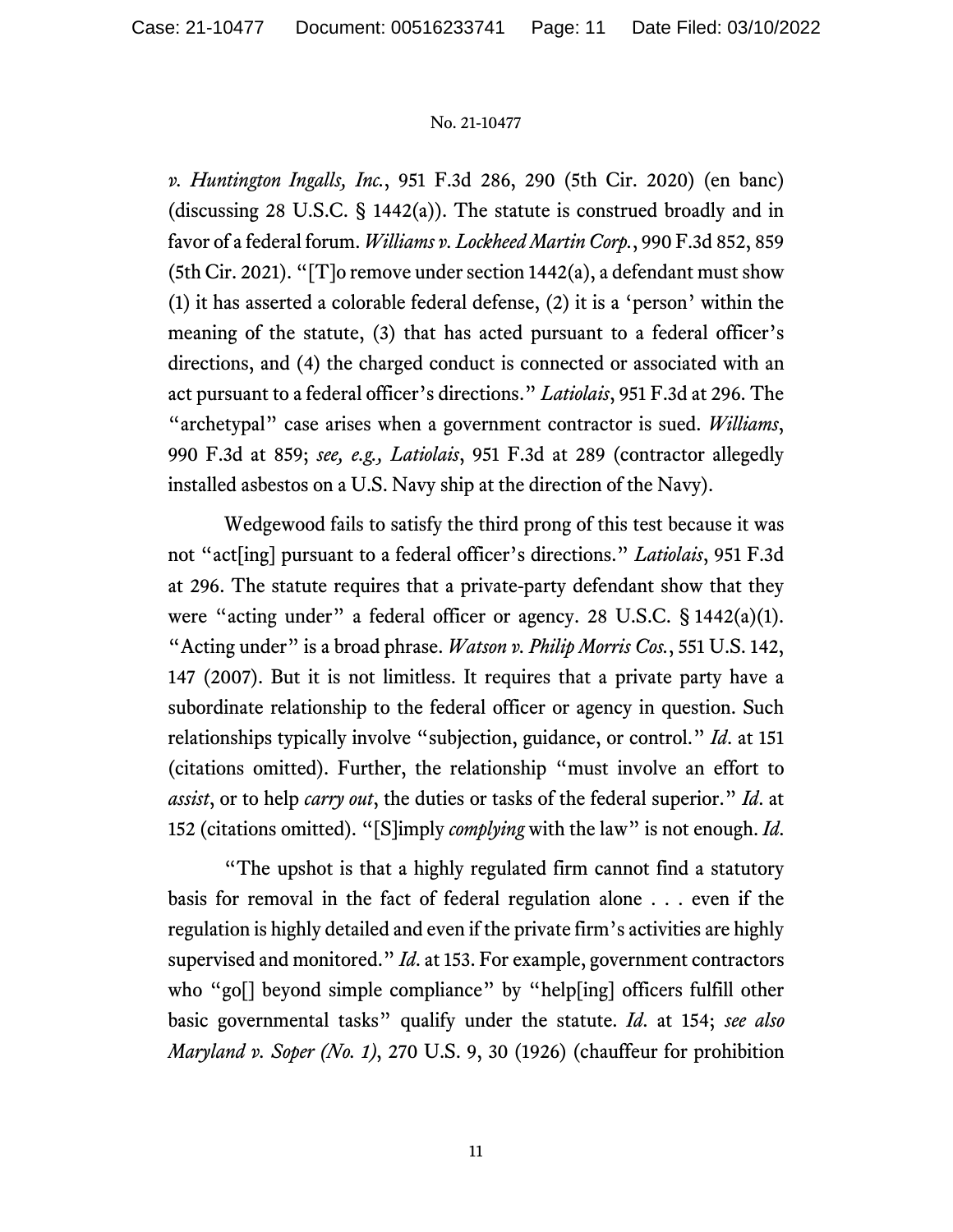agents); *Davis v. South Carolina*, 107 U.S. 597, 600 (1883) (U.S. Army corporal assisting revenue agent); *In re Commonwealth's Motion to Appoint Couns. Against or Directed to Def. Ass'n of Phila.*, 790 F.3d 457, 469 (3d Cir. 2015) (nonprofit community defenders).

Wedgewood raises three principal arguments for why it was "acting under" the government and may utilize the removal statute. Each fails.

## A

First, Wedgewood argues that it was designated as "critical infrastructure" and "enlisted" in the government's efforts to combat COVID-19, subjecting it to "the federal government's direction under its close supervision." Wedgewood does not, however, cite any record evidence of enlistment, direction, or close supervision. As for critical infrastructure designation, the Eighth Circuit recently rejected that argument—in persuasive fashion—in *Buljic v. Tyson Foods, Inc.*, 22 F.4th 730, 739–42 (8th Cir. 2021). That case involved a food processing company which was part of an industry that had been designated "critical infrastructure"—along with the rest of the "food and agriculture" sector—under the same Presidential Policy Directive that Wedgewood invokes here. *Id.* at 739–40 (citing and discussing Presidential Policy Directive 21 – Critical Infrastructure Security and Resilience, DCPD-201300092 (Feb. 12, 2013) [hereinafter PPD-21]). But, as the Eighth Circuit noted, "[t]he 2013 list [of critical infrastructure] included sectors as broad as "'Commercial Facilities,' 'Financial Services,' and 'Healthcare.'" *Id.* at 740. It would be absurd for "mere designation of an industry as important—or even critical—[to be] sufficient to federalize an entity's operations and confer federal jurisdiction." *Id*. (citing *Maglioli*, 16 F.4th at 406).

Nor do more specific critical-infrastructure designations pursuant to PPD–21 help matters. The Third Circuit noted that such designations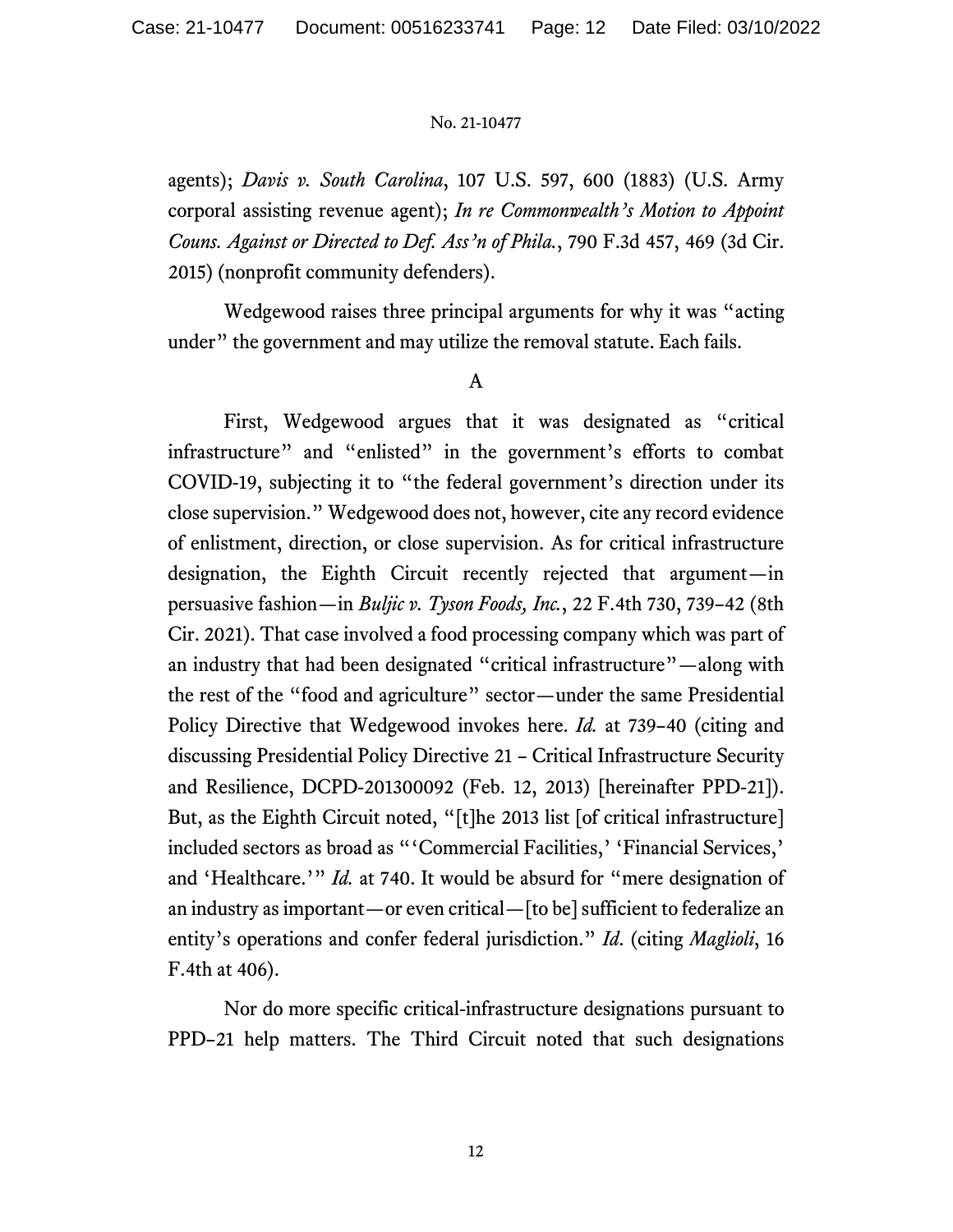include "doctors, weather forecasters, clergy, farmers, bus drivers, plumbers, dry cleaners, and many other workers." *Maglioli*, 16 F.4th at 406 (discussing Cybersecurity & Infrastructure Sec. Agency, Advisory Memorandum on Ensuring Essential Critical Infrastructure Workers' Ability to Work During the COVID-19 RESPONSE 7 (Dec. 16, 2020) [hereinafter CISA MEMORANDUM]). These "inten[tionally] . . . overly inclusive," CISA MEMORANDUM at 7, designations cannot suffice to "deputize all of these private-sector workers as federal officers." *Maglioli*, 16 F.4th at 406. Indeed, under Wedgewood's theory, all *lawyers* are federal officers. See CISA MEMORANDUM at 19.

As the Third and Eighth Circuits concluded, designation of nearly the entire private economy as critical infrastructure cannot create the kind of relationship required for a private entity to utilize the federal officer removal statute. Such a broad expansion of federal jurisdiction is supported by "[n]either [the] language, nor [the] history, nor [the] purpose" of the statute. *Watson*, 551 U.S. at 153.

## B

Second, Wedgewood argues that the Centers for Disease Control and Prevention ("CDC") and the Centers for Medicare and Medicaid Services ("CMS") "engaged nursing homes in a uniquely mandated role to aid in the government's efforts." For support, Wedgewood cites numerous agencyauthored documents in the record. These are unavailing. They consist of permissive guidance, publishing of best practices, helpful suggestions, or a combination thereof. They set forth aspirations and expectations, not mandates. "[V]erbiage denoting guidance, not control," is insufficient to establish the kind of relationship necessary to invoke the statute. *Maglioli*, 16 F.4th at 405 (citing *Watson*, 551 U.S. at 153). The closest any of these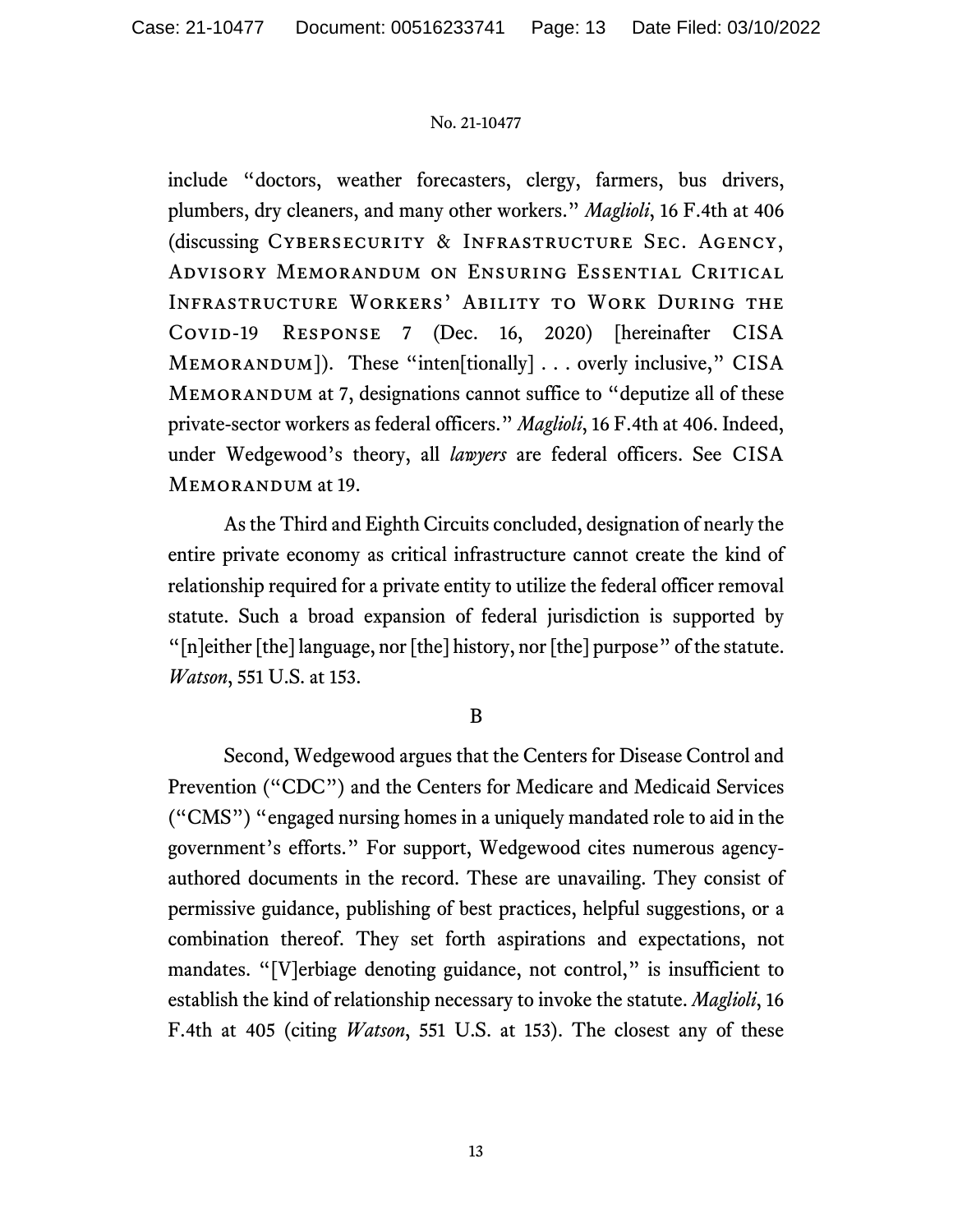documents come to any mandatory direction is the intermittent statement by CMS that it will conduct surveys "to investigate compliance" with existing regulations. But close monitoring of mere compliance is not enough. *Watson*, 551 U.S. at 153.[4](#page-13-0) Instead, the Supreme Court has made it "clear" that the type of relationship necessary for removal "*must* involve an effort to *assist*, or to help *carry out*, the duties or tasks of the federal superior." *Id.* at 152 (first emphasis added). That kind of relationship is absent here.

C

Finally, Wedgewood urges this court to adopt a "regulation plus" theory. That theory provides that comprehensive and detailed regulations alone may allow a private entity to remove under the statute. *Bakalis v. Crossland Sav. Bank*, 781 F. Supp. 140, 145 (E.D.N.Y. 1991). *Bakalis*  constitutes the sum total of authority that Wedgewood cites in support of this theory and, as Wedgewood admits, *Bakalis* was decided before *Watson*. *Watson* expressly rejected any notion that "the fact of federal regulation alone" could suffice under the statute "even if the regulation is highly

<span id="page-13-0"></span><sup>&</sup>lt;sup>4</sup> In its reply brief, Wedgewood cites a statement by CMS that calls its efforts "unprecedented targeted direction." CTRS. FOR MEDICARE & MEDICAID SERVS., COVID-19 Long-Term Care Facility Guidance (Apr. 2, 2020). But by its own terms, that document is discussing "new *recommendations*" about what nursing homes and long-term care facilities "*should*" do, including "immediately ensur[ing] that they are *complying* with all CMS and CDC guidance." *Id*. (emphasis added).

Close examination of the documents that constitute this "unprecedented targeted direction" bolsters the conclusion that this statement is mere press-release puffery. These "strict infection control and other screening *recommendations*" are just that. *Id*. (emphasis added). Although the press release announcing visitor restrictions refers to the agency "direct[ing] nursing homes," the actual document does not *direct* anything. Like all the others, it merely recommends that "[f]acilities *should* restrict visitation of all visitors and non-essential health care personnel." CTRS. FOR MEDICARE & MEDICAID SERVS., Guidance for Infection Control and Prevention of Coronavirus Disease 2019 (COVID-19) in Nursing Homes 2 (Mar. 13, 2020) (emphasis added).